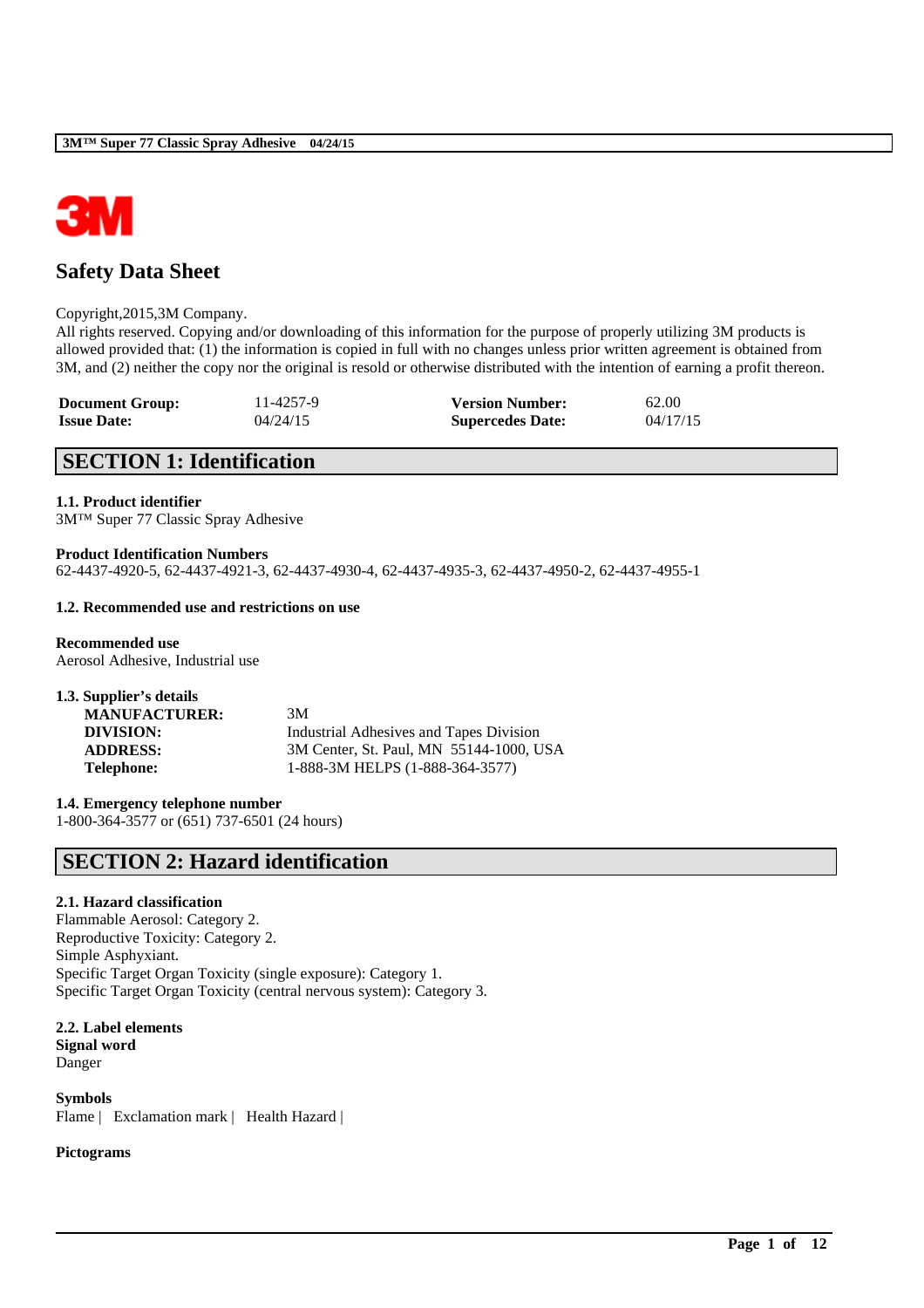

**Hazard Statements** Flammable aerosol.

May cause drowsiness or dizziness. Suspected of damaging fertility or the unborn child. May displace oxygen and cause rapid suffocation.

Causes damage to organs: cardiovascular system |

### **Precautionary Statements**

### **Prevention:**

Obtain special instructions before use. Do not handle until all safety precautions have been read and understood. Keep away from heat/sparks/open flames/hot surfaces. - No smoking. Do not spray on an open flame or other ignition source. Pressurized container: Do not pierce or burn, even after use. Do not breathe dust/fume/gas/mist/vapors/spray. Use only outdoors or in a well-ventilated area. Wear protective gloves. Do not eat, drink or smoke when using this product.

Wash thoroughly after handling.

### **Response:**

IF INHALED: Remove person to fresh air and keep comfortable for breathing. IF exposed or concerned: Get medical advice/attention. Specific treatment (see Notes to Physician on this label).

### **Storage:**

Protect from sunlight. Do not expose to temperatures exceeding 50C/122F. Store in a well-ventilated place. Keep container tightly closed. Store locked up.

### **Disposal:**

Dispose of contents/container in accordance with applicable local/regional/national/international regulations.

### **Notes to Physician:**

Exposure may increase myocardial irritability. Do not administer sympathomimetic drugs unless absolutely necessary.

### **2.3. Hazards not otherwise classified**

Intentional misuse by deliberately concentrating and inhaling contents can be harmful or fatal.

18% of the mixture consists of ingredients of unknown acute dermal toxicity. 18% of the mixture consists of ingredients of unknown acute inhalation toxicity.

# **SECTION 3: Composition/information on ingredients**

**Ingredient C.A.S. No. 9% by Wt**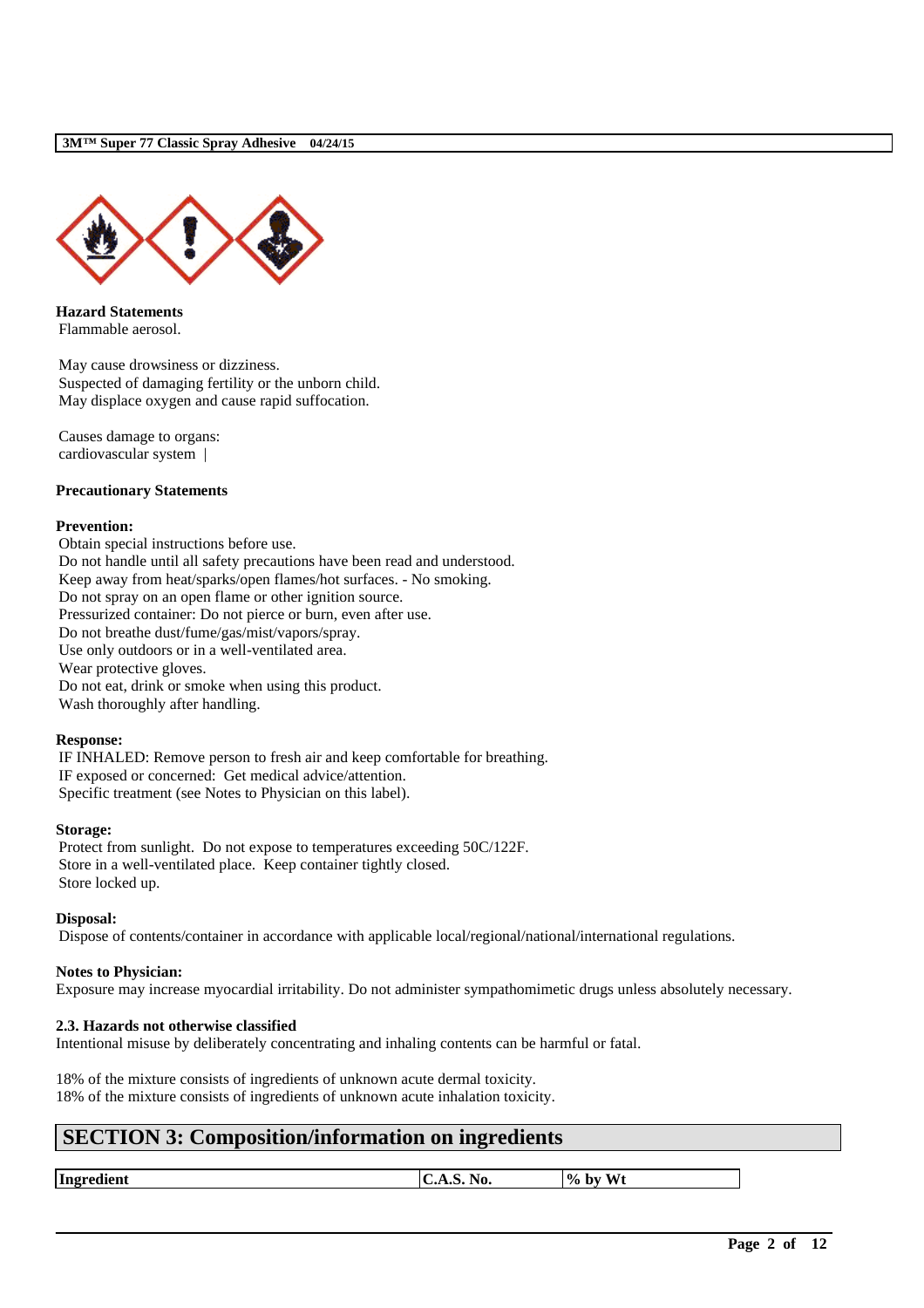| Non-Hazardous Components             | Trade Secret*  | 15 - 40 Trade Secret $*$ |
|--------------------------------------|----------------|--------------------------|
| Hydroteated light naptha (petroleum) | 64742-49-0     | 10 - 30 Trade Secret $*$ |
| Cyclohexane                          | 110-82-7       | 10 - 30 Trade Secret $*$ |
| Propane                              | 74-98-6        | 7 - 13 Trade Secret *    |
| Isobutane                            | $75 - 28 - 5$  | 7 - 13 Trade Secret *    |
| Dimethyl ether                       | $115 - 10 - 6$ | 7 - 13 Trade Secret *    |
| Hexane                               | $110 - 54 - 3$ | $\leq$ 1 Trade Secret *  |

\*The specific chemical identity and/or exact percentage (concentration) of this composition has been withheld as a trade secret.

# **SECTION 4: First aid measures**

### **4.1. Description of first aid measures**

### **Inhalation:**

Remove person to fresh air. Get medical attention.

### **Skin Contact:**

Wash with soap and water. If signs/symptoms develop, get medical attention.

### **Eye Contact:**

Flush with large amounts of water. Remove contact lenses if easy to do. Continue rinsing. If signs/symptoms persist, get medical attention.

### **If Swallowed:**

Rinse mouth. If you feel unwell, get medical attention.

### **4.2. Most important symptoms and effects, both acute and delayed**

See Section 11.1. Information on toxicological effects.

## **4.3. Indication of any immediate medical attention and special treatment required**

Exposure may increase myocardial irritability. Do not administer sympathomimetic drugs unless absolutely necessary.

\_\_\_\_\_\_\_\_\_\_\_\_\_\_\_\_\_\_\_\_\_\_\_\_\_\_\_\_\_\_\_\_\_\_\_\_\_\_\_\_\_\_\_\_\_\_\_\_\_\_\_\_\_\_\_\_\_\_\_\_\_\_\_\_\_\_\_\_\_\_\_\_\_\_\_\_\_\_\_\_\_\_\_\_\_\_\_\_\_\_

# **SECTION 5: Fire-fighting measures**

### **5.1. Suitable extinguishing media**

Use a fire fighting agent suitable for the surrounding fire.

## **5.2. Special hazards arising from the substance or mixture**

None inherent in this product.

## **Hazardous Decomposition or By-Products**

**Substance Condition** Aldehydes During Combustion Carbon monoxide During Combustion Carbon dioxide During Combustion Toxic Vapor, Gas, Particulate During Combustion

### **5.3. Special protective actions for fire-fighters**

No special protective actions for fire-fighters are anticipated.

# **SECTION 6: Accidental release measures**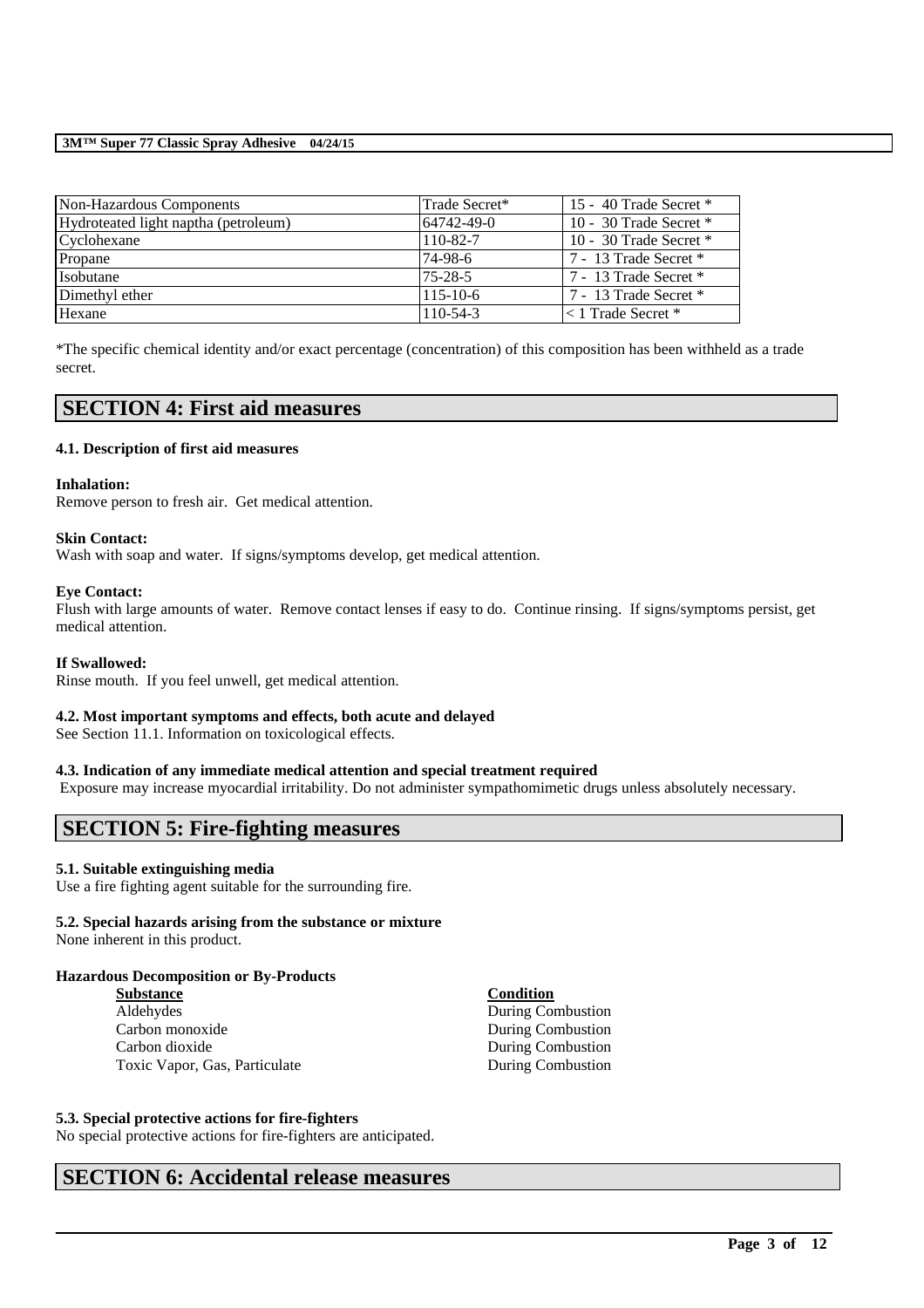### **6.1. Personal precautions, protective equipment and emergency procedures**

Evacuate area. Keep away from heat/sparks/open flames/hot surfaces. - No smoking. Use only non-sparking tools. Ventilate the area with fresh air. For large spill, or spills in confined spaces, provide mechanical ventilation to disperse or exhaust vapors, in accordance with good industrial hygiene practice. Warning! A motor could be an ignition source and could cause flammable gases or vapors in the spill area to burn or explode. Refer to other sections of this SDS for information regarding physical and health hazards, respiratory protection, ventilation, and personal protective equipment.

## **6.2. Environmental precautions**

Avoid release to the environment.

## **6.3. Methods and material for containment and cleaning up**

If possible, seal leaking container. Place leaking containers in a well-ventilated area, preferably an operating exhaust hood, or if necessary outdoors on an impermeable surface until appropriate packaging for the leaking container or its contents is available. Cover spill area with a fire-extinguishing foam. An appropriate aqueous film forming foam (AFFF) is recommended. Collect as much of the spilled material as possible using non-sparking tools. Dispose of collected material as soon as possible.

# **SECTION 7: Handling and storage**

### **7.1. Precautions for safe handling**

For industrial or professional use only. Do not handle until all safety precautions have been read and understood. Keep away from heat/sparks/open flames/hot surfaces. - No smoking. Do not spray on an open flame or other ignition source. Do not pierce or burn, even after use. Do not breathe dust/fume/gas/mist/vapors/spray. Do not get in eyes, on skin, or on clothing. Do not eat, drink or smoke when using this product. Wash thoroughly after handling. Avoid release to the environment. Avoid contact with oxidizing agents (eg. chlorine, chromic acid etc.) Use personal protective equipment (gloves, respirators, etc.) as required.

### **7.2. Conditions for safe storage including any incompatibilities**

Store in a well-ventilated place. Keep container tightly closed. Protect from sunlight. Do not expose to temperatures exceeding 50C/122F. Store away from heat. Store away from acids. Store away from oxidizing agents.

# **SECTION 8: Exposure controls/personal protection**

## **8.1. Control parameters**

### **Occupational exposure limits**

If a component is disclosed in section 3 but does not appear in the table below, an occupational exposure limit is not available for the component.

| Ingredient               | C.A.S. No.     | Agency       | Limit type                   | <b>Additional Comments</b> |
|--------------------------|----------------|--------------|------------------------------|----------------------------|
| Hexane                   | $110-54-3$     | <b>ACGIH</b> | TWA:50 ppm                   | <b>Skin Notation</b>       |
| Hexane                   | $110-54-3$     | <b>OSHA</b>  | TWA:1800 mg/m3(500 ppm)      |                            |
| Cyclohexane              | 110-82-7       | <b>ACGIH</b> | TWA:100 ppm                  |                            |
| Cyclohexane              | 110-82-7       | <b>OSHA</b>  | TWA:1050 mg/m3(300 ppm)      |                            |
| Dimethyl ether           | $115 - 10 - 6$ | <b>AIHA</b>  | TWA:1880 mg/m3(1000 ppm)     |                            |
| Dimethyl ether           | $115 - 10 - 6$ | <b>CMRG</b>  | TWA:1000 ppm                 |                            |
| Hydroteated light naptha | 64742-49-0     | <b>CMRG</b>  | TWA:50 ppm                   |                            |
| (petroleum)              |                |              |                              |                            |
| Propane                  | 74-98-6        | <b>ACGIH</b> | Limit value not established: |                            |
| Propane                  | 74-98-6        | <b>OSHA</b>  | TWA:1800 mg/m3(1000 ppm)     |                            |
| Isobutane                | $75 - 28 - 5$  | <b>ACGIH</b> | STEL:1000 ppm                |                            |
| Natural gas              | $75 - 28 - 5$  | <b>ACGIH</b> | Limit value not established: |                            |

\_\_\_\_\_\_\_\_\_\_\_\_\_\_\_\_\_\_\_\_\_\_\_\_\_\_\_\_\_\_\_\_\_\_\_\_\_\_\_\_\_\_\_\_\_\_\_\_\_\_\_\_\_\_\_\_\_\_\_\_\_\_\_\_\_\_\_\_\_\_\_\_\_\_\_\_\_\_\_\_\_\_\_\_\_\_\_\_\_\_

ACGIH : American Conference of Governmental Industrial Hygienists

AIHA : American Industrial Hygiene Association

CMRG : Chemical Manufacturer's Recommended Guidelines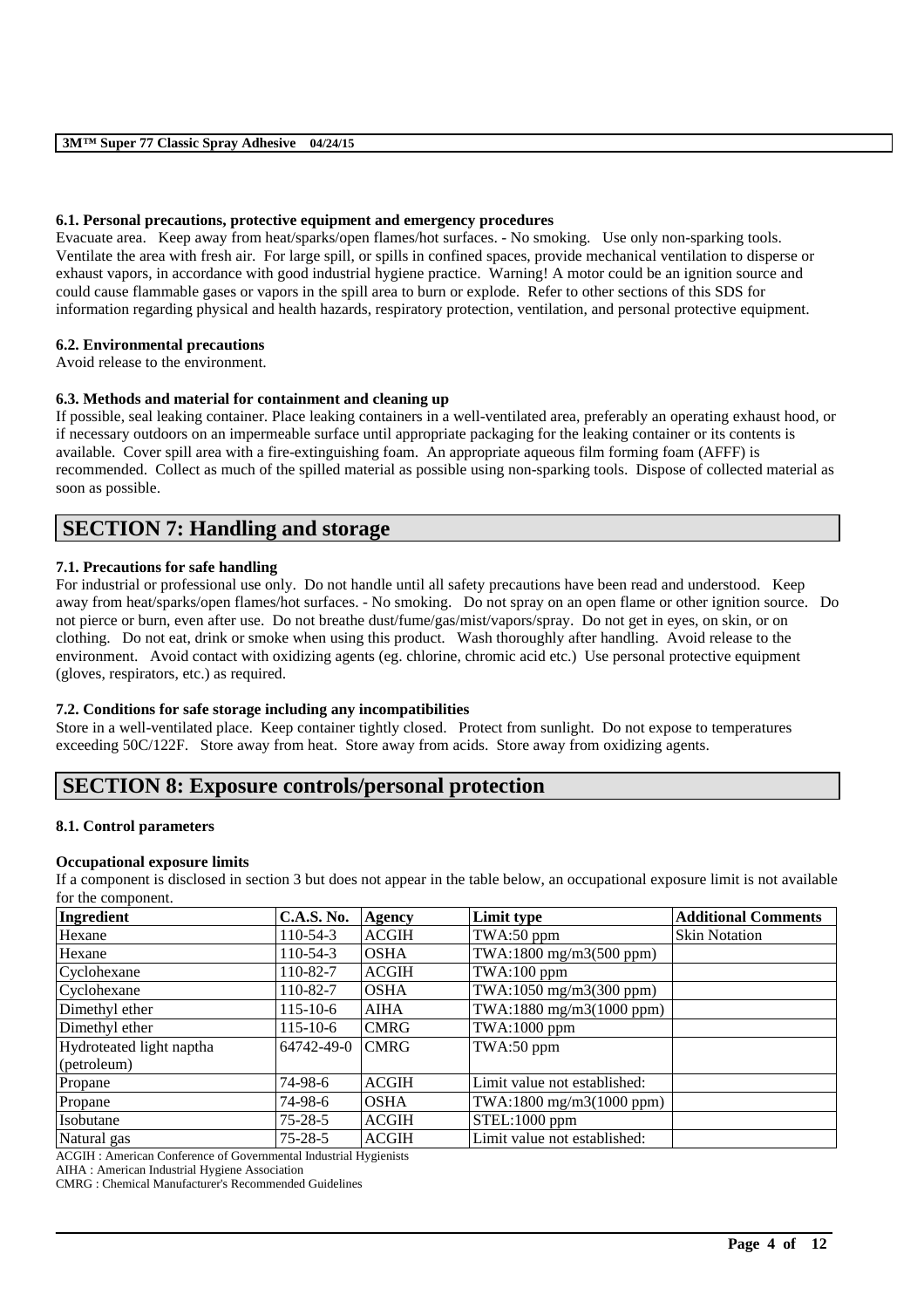OSHA : United States Department of Labor - Occupational Safety and Health Administration TWA: Time-Weighted-Average STEL: Short Term Exposure Limit CEIL: Ceiling

### **8.2. Exposure controls**

#### **8.2.1. Engineering controls**

Do not remain in area where available oxygen may be reduced. Use general dilution ventilation and/or local exhaust ventilation to control airborne exposures to below relevant Exposure Limits and/or control dust/fume/gas/mist/vapors/spray. If ventilation is not adequate, use respiratory protection equipment.

### **8.2.2. Personal protective equipment (PPE)**

#### **Eye/face protection**

Select and use eve/face protection to prevent contact based on the results of an exposure assessment. The following eve/face protection(s) are recommended:

Safety Glasses with side shields

### **Skin/hand protection**

Select and use gloves and/or protective clothing approved to relevant local standards to prevent skin contact based on the results of an exposure assessment. Selection should be based on use factors such as exposure levels, concentration of the substance or mixture, frequency and duration, physical challenges such as temperature extremes, and other use conditions. Consult with your glove and/or protective clothing manufacturer for selection of appropriate compatible gloves/protective clothing.

Gloves made from the following material(s) are recommended: Nitrile Rubber

### **Respiratory protection**

An exposure assessment may be needed to decide if a respirator is required. If a respirator is needed, use respirators as part of a full respiratory protection program. Based on the results of the exposure assessment, select from the following respirator type(s) to reduce inhalation exposure:

Half facepiece or full facepiece air-purifying respirator suitable for organic vapors

For questions about suitability for a specific application, consult with your respirator manufacturer.

# **SECTION 9: Physical and chemical properties**

### **9.1. Information on basic physical and chemical properties**

| light cream colored, sweet/fruity odor.               |
|-------------------------------------------------------|
| No Data Available                                     |
| Not Applicable                                        |
| No Data Available                                     |
| -42.00 °F [ <i>Test Method:</i> Tagliabue Closed Cup] |
| 1.90 [ $RefStd: ETHER=1$ ]                            |
| Flammable Aerosol: Category 2.                        |
| Approximately 1.5 % volume                            |
| Approximately 8.6 % volume                            |
| 2.97 [ $Ref Std: AIR=1$ ]                             |
|                                                       |
| $0.697$ [ <i>Ref Std:</i> WATER=1]                    |
|                                                       |
| No Data Available                                     |
| No Data Available                                     |
|                                                       |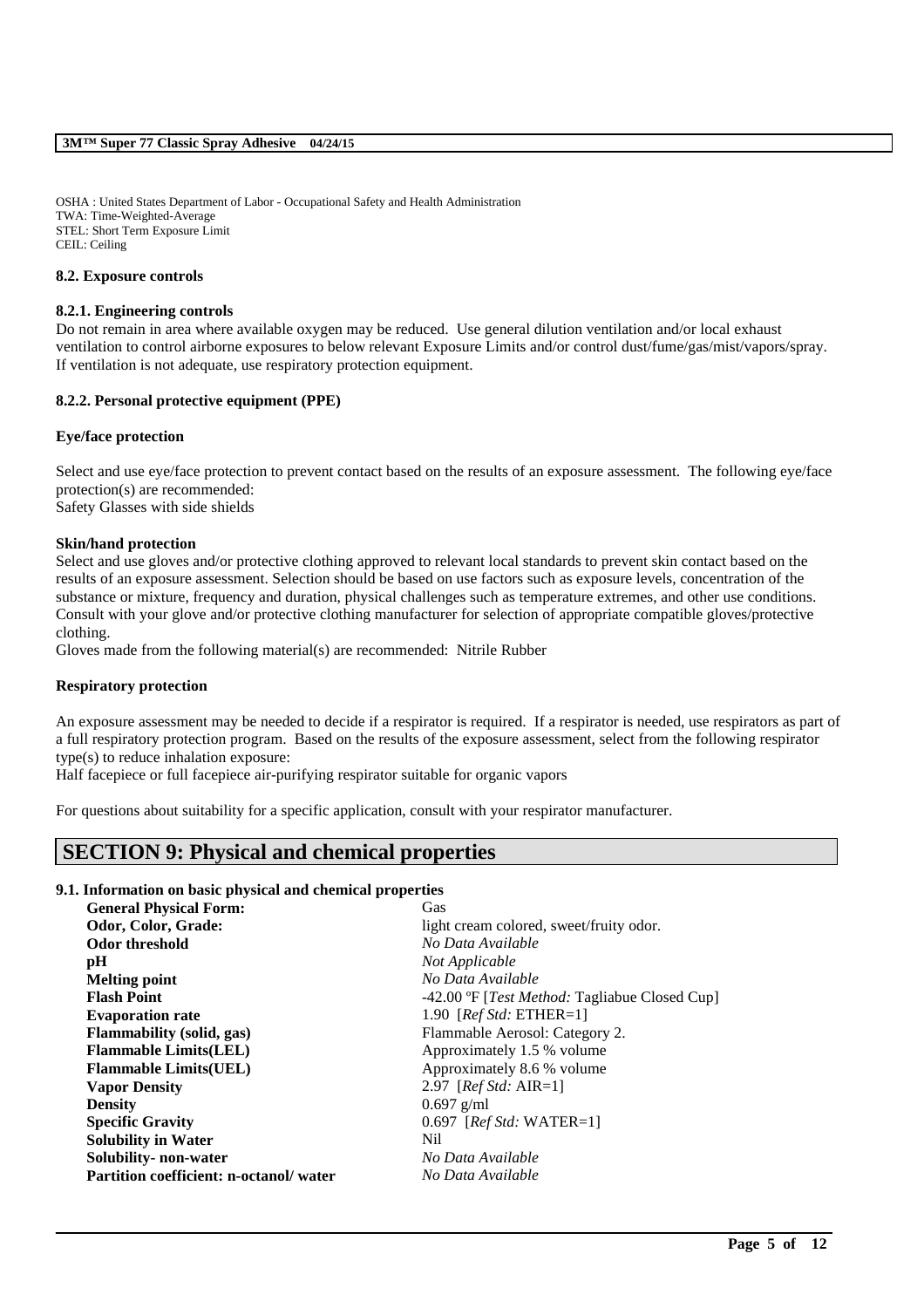| <b>Autoignition temperature</b>   | No Data Available                                   |
|-----------------------------------|-----------------------------------------------------|
| <b>Decomposition temperature</b>  | Not Applicable                                      |
| <b>Viscosity</b>                  | Not Applicable                                      |
| <b>Hazardous Air Pollutants</b>   | $\leq$ 1 % weight [ <i>Test Method:</i> Calculated] |
| <b>Volatile Organic Compounds</b> | 75 % [Test Method: calculated per CARB title 2]     |
| <b>Heat of Combustion</b>         | $\epsilon$ =43.5 kJ/g                               |
| <b>Solids Content</b>             | $15 - 40%$                                          |
|                                   |                                                     |

# **SECTION 10: Stability and reactivity**

### **10.1. Reactivity**

This material may be reactive with certain agents under certain conditions - see the remaining headings in this section.

# **10.2. Chemical stability**

Stable.

### **10.3. Possibility of hazardous reactions**

Hazardous polymerization will not occur.

### **10.4. Conditions to avoid** Heat

# **10.5. Incompatible materials**

Strong oxidizing agents

# **10.6. Hazardous decomposition products**

None known.

**Substance Condition**

Refer to section 5.2 for hazardous decomposition products during combustion.

# **SECTION 11: Toxicological information**

**The information below may not be consistent with the material classification in Section 2 if specific ingredient classifications are mandated by a competent authority. In addition, toxicological data on ingredients may not be reflected in the material classification and/or the signs and symptoms of exposure, because an ingredient may be present below the threshold for labeling, an ingredient may not be available for exposure, or the data may not be relevant to the material as a whole.**

**11.1. Information on Toxicological effects**

**Signs and Symptoms of Exposure**

### **Based on test data and/or information on the components, this material may produce the following health effects:**

# **Inhalation:**

Intentional concentration and inhalation may be harmful or fatal.

Simple Asphyxiation: Signs/symptoms may include increased heart rate, rapid respirations, drowsiness, headache, incoordination, altered judgement, nausea, vomiting, lethargy, seizures, coma, and may be fatal.

Respiratory Tract Irritation: Signs/symptoms may include cough, sneezing, nasal discharge, headache, hoarseness, and nose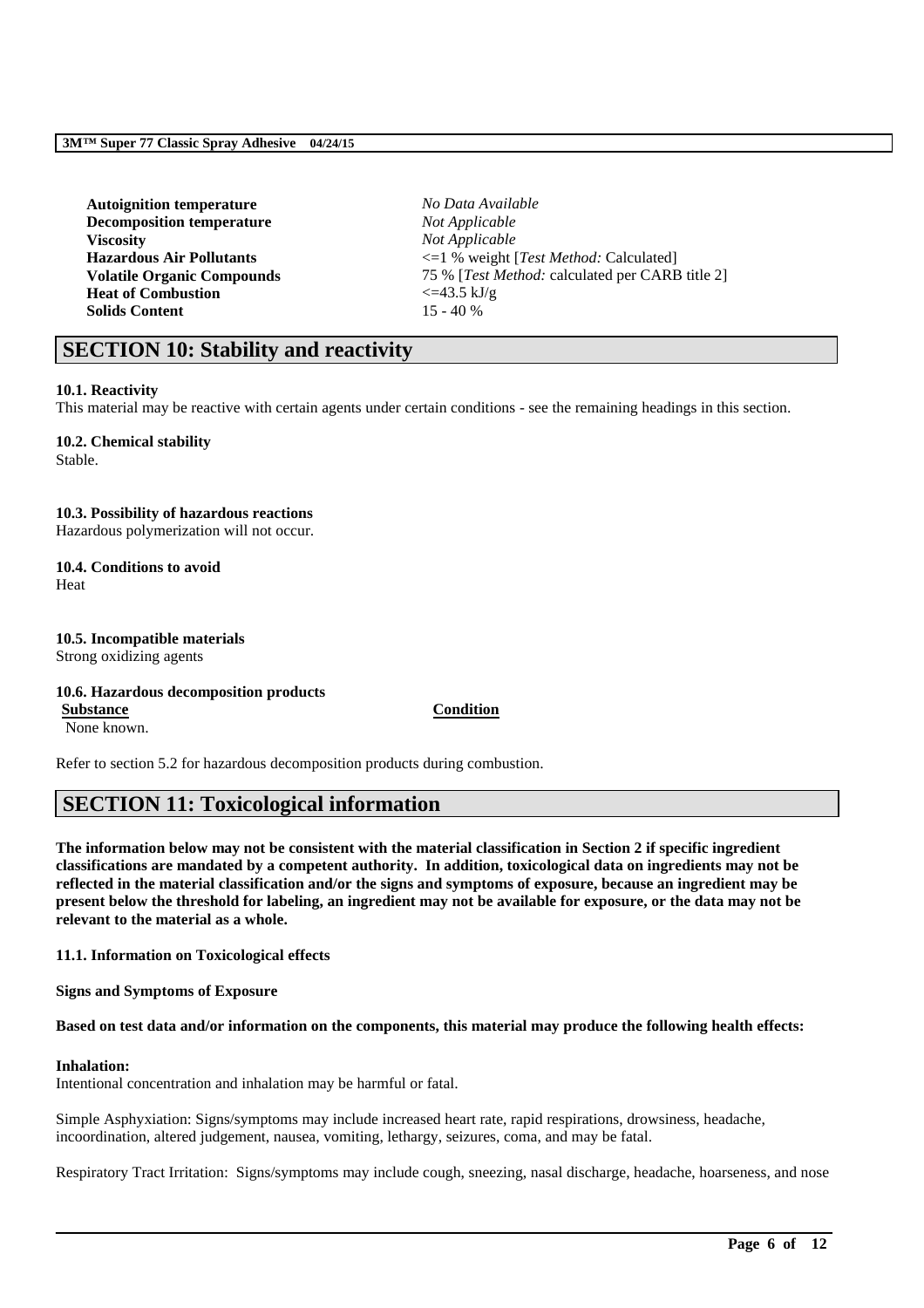and throat pain.

May cause additional health effects (see below).

### **Skin Contact:**

Prolonged or repeated exposure may cause:

Dermal Defatting: Signs/symptoms may include localized redness, itching, drying and cracking of skin.

#### **Eye Contact:**

Contact with the eyes during product use is not expected to result in significant irritation.

#### **Ingestion:**

Gastrointestinal Irritation: Signs/symptoms may include abdominal pain, stomach upset, nausea, vomiting and diarrhea.

May cause additional health effects (see below).

### **Additional Health Effects:**

#### **Single exposure may cause target organ effects:**

Central Nervous System (CNS) Depression: Signs/symptoms may include headache, dizziness, drowsiness, incoordination, nausea, slowed reaction time, slurred speech, giddiness, and unconsciousness.

Single exposure, above recommended guidelines, may cause: Cardiac Sensitization: Signs/symptoms may include irregular heartbeat (arrhythmia), faintness, chest pain, and may be fatal.

# **Reproductive/Developmental Toxicity:**

Contains a chemical or chemicals which can cause birth defects or other reproductive harm.

### **Toxicological Data**

If a component is disclosed in section 3 but does not appear in a table below, either no data are available for that endpoint or the data are not sufficient for classification.

### **Acute Toxicity**

| <b>Name</b>                          | Route       | <b>Species</b> | <b>Value</b>                                      |
|--------------------------------------|-------------|----------------|---------------------------------------------------|
| Overall product                      | Dermal      |                | No data available; calculated $ATE > 5,000$ mg/kg |
| Overall product                      | Inhalation- |                | No data available; calculated $ATE > 50$ mg/l     |
|                                      | Vapor(4 hr) |                |                                                   |
| Overall product                      | Ingestion   |                | No data available; calculated $ATE > 5,000$ mg/kg |
| Hydroteated light naptha (petroleum) | Dermal      | Rabbit         | $LD50 > 3,160$ mg/kg                              |
| Hydroteated light naptha (petroleum) | Inhalation- | Rat            | $LC50 > 14.7$ mg/l                                |
|                                      | Vapor (4    |                |                                                   |
|                                      | hours)      |                |                                                   |
| Hydroteated light naptha (petroleum) | Ingestion   | Rat            | $LD50 > 5,000$ mg/kg                              |
| Isobutane                            | Inhalation- | Rat            | LC50 276,000 ppm                                  |
|                                      | Gas $(4)$   |                |                                                   |
|                                      | hours)      |                |                                                   |
| Propane                              | Inhalation- | Rat            | $LC50 > 200,000$ ppm                              |
|                                      | Gas $(4)$   |                |                                                   |
|                                      | hours)      |                |                                                   |
| Cyclohexane                          | Dermal      | Rat            | $LD50 > 2,000$ mg/kg                              |
| Cyclohexane                          | Inhalation- | Rat            | $LC50 > 32.9$ mg/l                                |
|                                      | Vapor (4    |                |                                                   |
|                                      | hours)      |                |                                                   |
| Cyclohexane                          | Ingestion   | Rat            | $LD50$ 6,200 mg/kg                                |
| Non-Hazardous Components             | Ingestion   |                | LD50 estimated to be $2,000 - 5,000$ mg/kg        |
| Dimethyl ether                       | Inhalation- | Rat            | $LC50$ 164,000 ppm                                |
|                                      | Gas $(4)$   |                |                                                   |
|                                      | hours)      |                |                                                   |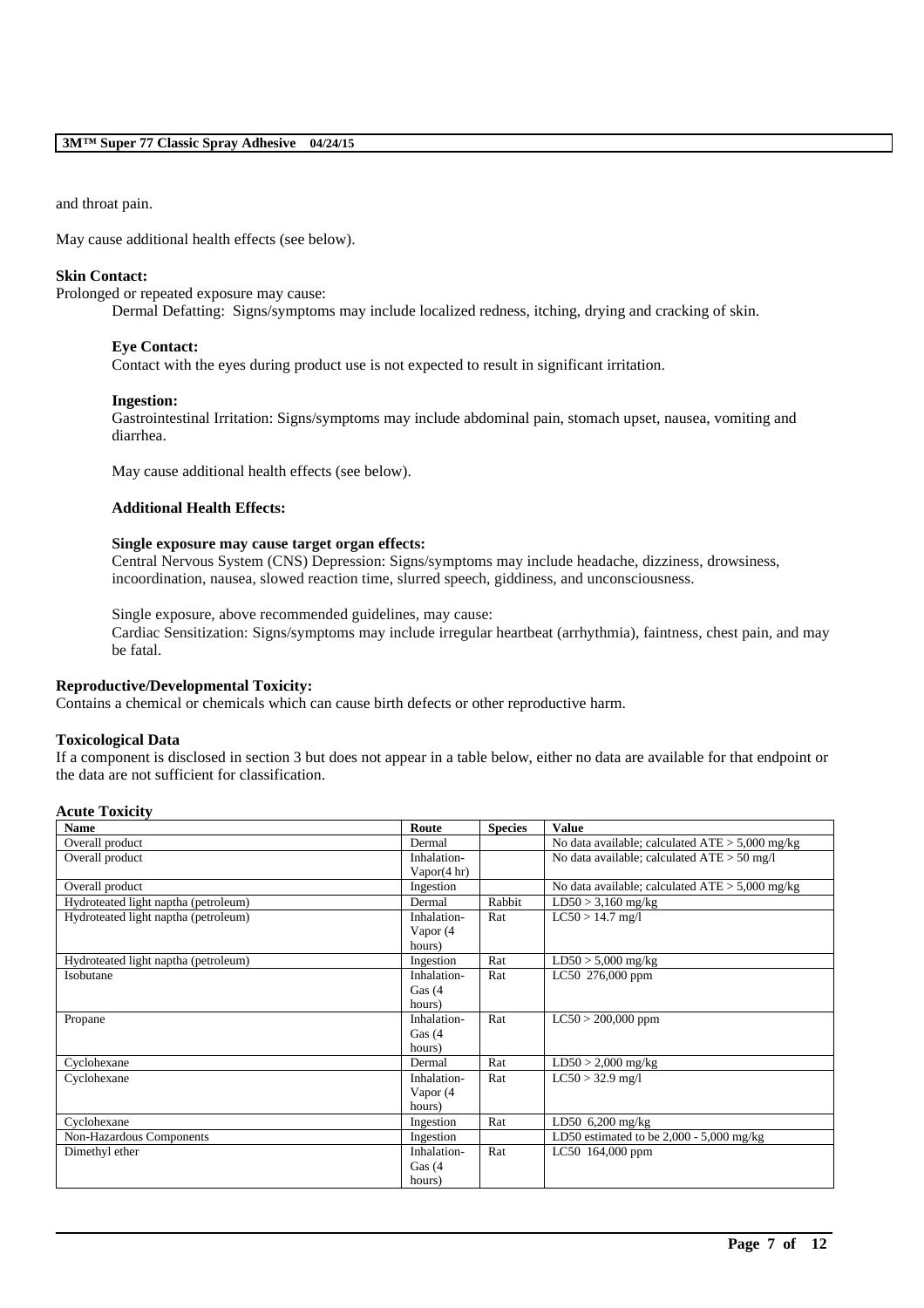| Hexane          | Dermal      | Rabbit | $LD50 > 2,000$ mg/kg    |
|-----------------|-------------|--------|-------------------------|
| Hexane          | Inhalation- | Rat    | LC50 $170 \text{ mg}/1$ |
|                 | Vapor (4    |        |                         |
|                 | hours)      |        |                         |
| Hexane          | Ingestion   | Rat    | $LD50 > 28,700$ mg/kg   |
| $\sim$ $-$<br>. |             |        |                         |

 $ATE = acute toxicity estimate$ 

## **Skin Corrosion/Irritation**

| <b>Name</b>                          | <b>Species</b> | <b>Value</b>              |
|--------------------------------------|----------------|---------------------------|
|                                      |                |                           |
| Overall product                      |                | Minimal irritation        |
| Hydroteated light naptha (petroleum) | Rabbit         | Irritant                  |
| Isobutane                            | Professio      | No significant irritation |
|                                      | nal            |                           |
|                                      | judgeme        |                           |
|                                      | nt             |                           |
| Propane                              | Rabbit         | Minimal irritation        |
| Cyclohexane                          | Rabbit         | Mild irritant             |
| Non-Hazardous Components             | Professio      | Minimal irritation        |
|                                      | nal            |                           |
|                                      | judgeme        |                           |
|                                      | nt             |                           |
| Hexane                               | Human          | Mild irritant             |
|                                      | and            |                           |
|                                      | animal         |                           |

## **Serious Eye Damage/Irritation**

| <b>Name</b>                          | <b>Species</b> | <b>Value</b>              |
|--------------------------------------|----------------|---------------------------|
|                                      |                |                           |
| Hydroteated light naptha (petroleum) | Rabbit         | Mild irritant             |
| Isobutane                            | Professio      | No significant irritation |
|                                      | nal            |                           |
|                                      | judgeme        |                           |
|                                      | nt             |                           |
| Propane                              | Rabbit         | Mild irritant             |
| Cyclohexane                          | Rabbit         | Mild irritant             |
| Hexane                               | Rabbit         | Mild irritant             |

## **Skin Sensitization**

| <b>Name</b>                          | <b>Species</b>   | Value           |
|--------------------------------------|------------------|-----------------|
| Hydroteated light naptha (petroleum) | Guinea           | Not sensitizing |
|                                      | p <sub>1</sub> g |                 |
| Hexane                               | Human            | Not sensitizing |

### **Respiratory Sensitization**

For the component/components, either no data are currently available or the data are not sufficient for classification.

### **Germ Cell Mutagenicity**

| <b>Name</b>                          | Route    | <b>Value</b>                                   |
|--------------------------------------|----------|------------------------------------------------|
|                                      |          |                                                |
| Hydroteated light naptha (petroleum) | In Vitro | Not mutagenic                                  |
| Isobutane                            | In Vitro | Not mutagenic                                  |
| Propane                              | In Vitro | Not mutagenic                                  |
| Cyclohexane                          | In Vitro | Not mutagenic                                  |
| Cyclohexane                          | In vivo  | Some positive data exist, but the data are not |
|                                      |          | sufficient for classification                  |
| Dimethyl ether                       | In Vitro | Not mutagenic                                  |
| Dimethyl ether                       | In vivo  | Not mutagenic                                  |
| Hexane                               | In Vitro | Not mutagenic                                  |
| Hexane                               | In vivo  | Not mutagenic                                  |

## **Carcinogenicity**

| $\mathbf{r}$<br><b>Name</b>                    | Koute      | Species | ⁄ alue                                                                              |
|------------------------------------------------|------------|---------|-------------------------------------------------------------------------------------|
| (petroleum)<br>naptha<br>'roteated light<br>н۳ | Inhalation | Mouse   | <b>positive</b><br>$\alpha$ exist.<br>are not<br>data<br>Some<br>the<br>but<br>data |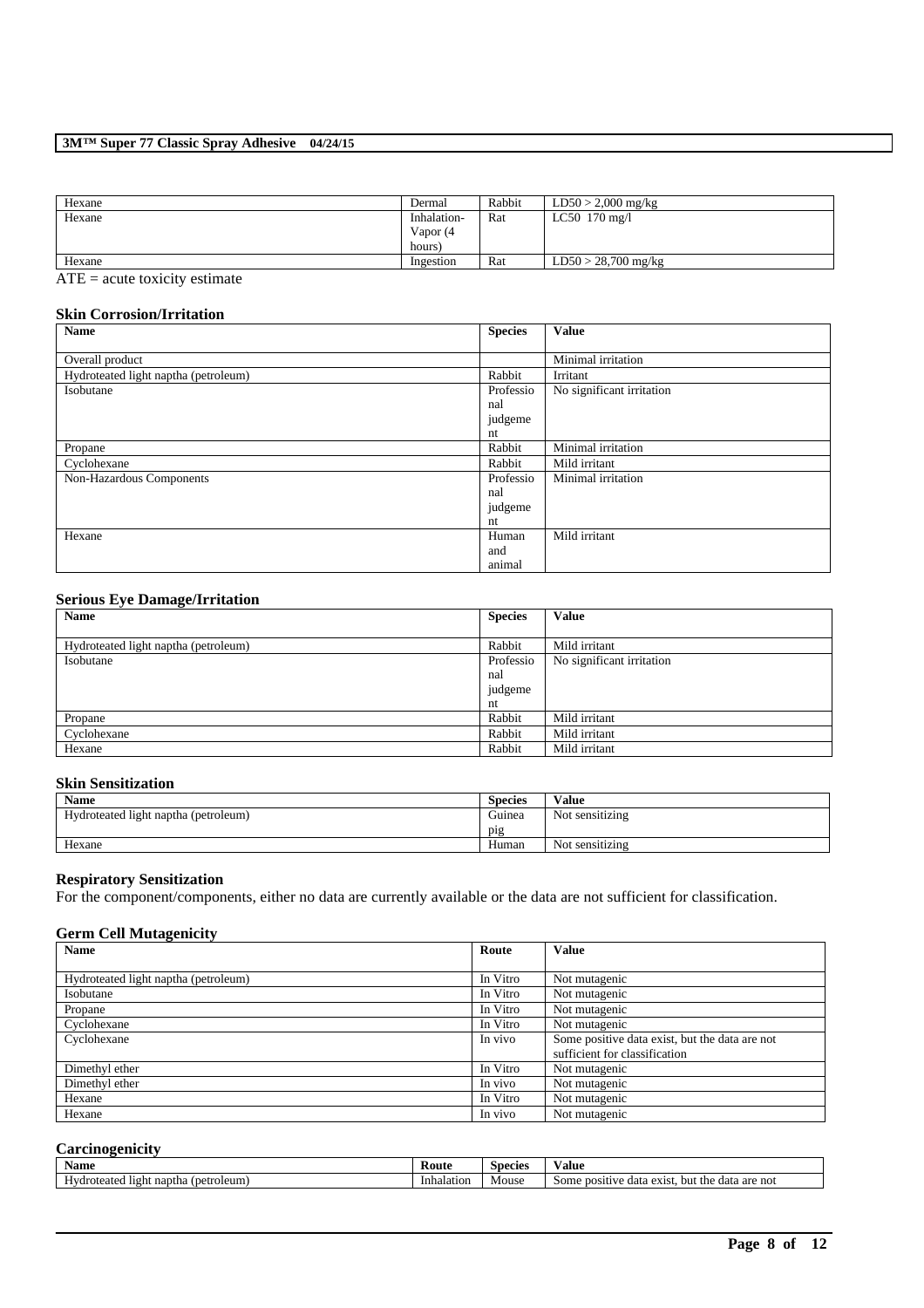|                |            |       | sufficient for classification                                                   |
|----------------|------------|-------|---------------------------------------------------------------------------------|
| Dimethyl ether | Inhalation | Rat   | Not carcinogenic                                                                |
| Hexane         | Dermal     | Mouse | Not carcinogenic                                                                |
| Hexane         | Inhalation | Mouse | Some positive data exist, but the data are not<br>sufficient for classification |

# **Reproductive Toxicity**

# **Reproductive and/or Developmental Effects**

| <b>Name</b>    | Route      | <b>Value</b>                                                                                     | <b>Species</b> | <b>Test Result</b>                 | <b>Exposure</b><br><b>Duration</b> |
|----------------|------------|--------------------------------------------------------------------------------------------------|----------------|------------------------------------|------------------------------------|
| Cyclohexane    | Inhalation | Not toxic to female reproduction                                                                 | Rat            | <b>NOAEL 24</b><br>mg/1            | 2 generation                       |
| Cyclohexane    | Inhalation | Not toxic to male reproduction                                                                   | Rat            | <b>NOAEL 24</b><br>mg/1            | 2 generation                       |
| Cyclohexane    | Inhalation | Some positive developmental data exist,<br>but the data are not sufficient for<br>classification | Rat            | NOAEL 6.9<br>mg/l                  | 2 generation                       |
| Dimethyl ether | Inhalation | Not toxic to female reproduction                                                                 | Rat            | <b>NOAEL</b><br>25,000 ppm         | 2 years                            |
| Dimethyl ether | Inhalation | Not toxic to male reproduction                                                                   | Rat            | NOAEL.<br>$25,000$ ppm             | 2 years                            |
| Dimethyl ether | Inhalation | Not toxic to development                                                                         | Rat            | NOAEL.<br>$40,000$ ppm             | during<br>organogenesi<br>S        |
| Hexane         | Ingestion  | Not toxic to development                                                                         | Mouse          | <b>NOAEL</b><br>2,200<br>mg/kg/day | during<br>organogenesi<br>S        |
| Hexane         | Inhalation | Some positive developmental data exist,<br>but the data are not sufficient for<br>classification | Rat            | NOAEL 0.7<br>mg/l                  | during<br>gestation                |
| Hexane         | Ingestion  | Toxic to male reproduction                                                                       | Rat            | <b>NOAEL</b><br>1.140<br>mg/kg/day | 90 days                            |
| Hexane         | Inhalation | Toxic to male reproduction                                                                       | Rat            | LOAEL 3.52<br>mg/1                 | 28 days                            |

# **Target Organ(s)**

# **Specific Target Organ Toxicity - single exposure**

| <b>Name</b>              | Route      | Target Organ(s)        | <b>Value</b>                                  | <b>Species</b> | <b>Test Result</b> | <b>Exposure</b><br><b>Duration</b> |
|--------------------------|------------|------------------------|-----------------------------------------------|----------------|--------------------|------------------------------------|
| Hydroteated light naptha | Inhalation | central nervous        | May cause drowsiness or                       |                | <b>NOAEL Not</b>   |                                    |
| (petroleum)              |            | system depression      | dizziness                                     |                | available          |                                    |
| Hydroteated light naptha | Inhalation | respiratory irritation | Some positive data exist, but the             |                | <b>NOAEL Not</b>   |                                    |
| (petroleum)              |            |                        | data are not sufficient for<br>classification |                | available          |                                    |
| Isobutane                | Inhalation | cardiac                | Causes damage to organs                       | Multiple       | <b>NOAEL Not</b>   |                                    |
|                          |            | sensitization          |                                               | animal         | available          |                                    |
|                          |            |                        |                                               | species        |                    |                                    |
| Isobutane                | Inhalation | central nervous        | May cause drowsiness or                       | Human          | <b>NOAEL Not</b>   |                                    |
|                          |            | system depression      | dizziness                                     | and            | available          |                                    |
|                          |            |                        |                                               | animal         |                    |                                    |
| Isobutane                | Inhalation | respiratory irritation | All data are negative                         | Mouse          | <b>NOAEL Not</b>   |                                    |
|                          |            |                        |                                               |                | available          |                                    |
| Propane                  | Inhalation | cardiac                | Causes damage to organs                       | Human          | <b>NOAEL Not</b>   |                                    |
|                          |            | sensitization          |                                               |                | available          |                                    |
| Propane                  | Inhalation | central nervous        | May cause drowsiness or                       | Human          | <b>NOAEL Not</b>   |                                    |
|                          |            | system depression      | dizziness                                     |                | available          |                                    |
| Propane                  | Inhalation | respiratory irritation | All data are negative                         | Human          | NOAEL Not          |                                    |
|                          |            |                        |                                               |                | available          |                                    |
| Cyclohexane              | Inhalation | central nervous        | May cause drowsiness or                       | Human          | <b>NOAEL Not</b>   |                                    |
|                          |            | system depression      | dizziness                                     | and            | available          |                                    |
|                          |            |                        |                                               | animal         |                    |                                    |
| Cyclohexane              | Inhalation | respiratory irritation | Some positive data exist, but the             | Human          | <b>NOAEL Not</b>   |                                    |
|                          |            |                        | data are not sufficient for                   | and            | available          |                                    |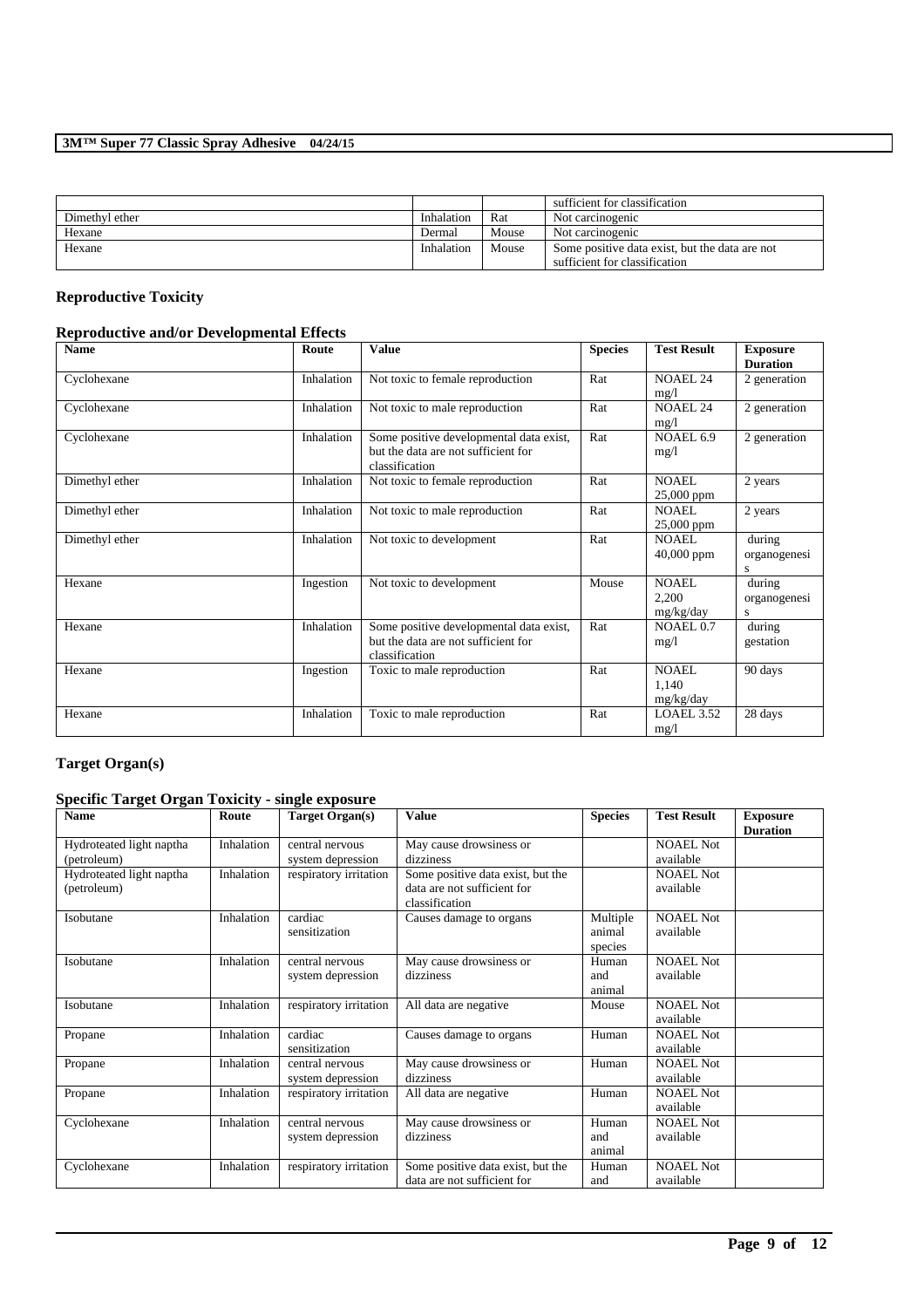|                |            |                        | classification                    | animal |                   |               |
|----------------|------------|------------------------|-----------------------------------|--------|-------------------|---------------|
| Dimethyl ether | Inhalation | central nervous        | May cause drowsiness or           | Rat    | LOAEL             | 30 minutes    |
|                |            | system depression      | dizziness                         |        | $10,000$ ppm      |               |
| Dimethyl ether | Inhalation | cardiac                | Some positive data exist, but the | Dog    | NOAEL             | 5 minutes     |
|                |            | sensitization          | data are not sufficient for       |        | 100,000 ppm       |               |
|                |            |                        | classification                    |        |                   |               |
| Hexane         | Inhalation | central nervous        | May cause drowsiness or           | Human  | NOAEL Not         | not available |
|                |            | system depression      | dizziness                         |        | available         |               |
| Hexane         | Inhalation | respiratory irritation | Some positive data exist, but the | Rabbit | NOAEL Not         | 8 hours       |
|                |            |                        | data are not sufficient for       |        | available         |               |
|                |            |                        | classification                    |        |                   |               |
| Hexane         | Inhalation | respiratory system     | Some positive data exist, but the | Rat    | <b>NOAEL 24.6</b> | 8 hours       |
|                |            |                        | data are not sufficient for       |        | mg/1              |               |
|                |            |                        | classification                    |        |                   |               |

# **Specific Target Organ Toxicity - repeated exposure**

| <b>Name</b>    | Route      | <b>Target Organ(s)</b>                                                   | <b>Value</b>                                                                       | <b>Species</b> | <b>Test Result</b>                 | <b>Exposure</b><br><b>Duration</b> |
|----------------|------------|--------------------------------------------------------------------------|------------------------------------------------------------------------------------|----------------|------------------------------------|------------------------------------|
| Isobutane      | Inhalation | kidney and/or<br>bladder                                                 | Some positive data exist, but the<br>data are not sufficient for<br>classification | Rat            | <b>NOAEL</b><br>4,500 ppm          | 13 weeks                           |
| Cyclohexane    | Inhalation | liver                                                                    | Some positive data exist, but the<br>data are not sufficient for<br>classification | Rat            | <b>NOAEL 24</b><br>mg/1            | 90 days                            |
| Cyclohexane    | Inhalation | auditory system                                                          | Some positive data exist, but the<br>data are not sufficient for<br>classification | Rat            | NOAEL 1.7<br>mg/1                  | 90 days                            |
| Cyclohexane    | Inhalation | kidney and/or<br>bladder                                                 | Some positive data exist, but the<br>data are not sufficient for<br>classification | Rabbit         | NOAEL <sub>2.7</sub><br>mg/1       | 10 weeks                           |
| Cyclohexane    | Inhalation | hematopoietic<br>system                                                  | Some positive data exist, but the<br>data are not sufficient for<br>classification | Mouse          | <b>NOAEL 24</b><br>mg/1            | 14 weeks                           |
| Cyclohexane    | Inhalation | peripheral nervous<br>system                                             | All data are negative                                                              | Rat            | <b>NOAEL 8.6</b><br>mg/1           | 30 weeks                           |
| Dimethyl ether | Inhalation | hematopoietic<br>system                                                  | Some positive data exist, but the<br>data are not sufficient for<br>classification | Rat            | <b>NOAEL</b><br>25,000 ppm         | 2 years                            |
| Dimethyl ether | Inhalation | liver                                                                    | Some positive data exist, but the<br>data are not sufficient for<br>classification | Rat            | <b>NOAEL</b><br>20,000 ppm         | 30 weeks                           |
| Hexane         | Inhalation | peripheral nervous<br>system                                             | Causes damage to organs<br>through prolonged or repeated<br>exposure               | Human          | <b>NOAEL Not</b><br>available      | occupational<br>exposure           |
| Hexane         | Inhalation | respiratory system                                                       | Some positive data exist, but the<br>data are not sufficient for<br>classification | Mouse          | <b>LOAEL 1.76</b><br>mg/1          | 13 weeks                           |
| Hexane         | Inhalation | liver                                                                    | Some positive data exist, but the<br>data are not sufficient for<br>classification | Rat            | <b>NOAEL Not</b><br>available      | 6 months                           |
| Hexane         | Inhalation | kidney and/or<br>bladder                                                 | Some positive data exist, but the<br>data are not sufficient for<br>classification | Rat            | <b>LOAEL 1.76</b><br>mg/1          | 6 months                           |
| Hexane         | Inhalation | hematopoietic<br>system                                                  | Some positive data exist, but the<br>data are not sufficient for<br>classification | Mouse          | <b>NOAEL 35.2</b><br>mg/1          | 13 weeks                           |
| Hexane         | Inhalation | auditory system  <br>immune system  <br>eyes                             | Some positive data exist, but the<br>data are not sufficient for<br>classification | Human          | <b>NOAEL Not</b><br>available      | occupational<br>exposure           |
| Hexane         | Inhalation | heart   skin $ $<br>endocrine system                                     | All data are negative                                                              | Rat            | <b>NOAEL 1.76</b><br>mg/1          | 6 months                           |
| Hexane         | Ingestion  | peripheral nervous<br>system                                             | Some positive data exist, but the<br>data are not sufficient for<br>classification | Rat            | <b>NOAEL</b><br>1.140<br>mg/kg/day | 90 days                            |
| Hexane         | Ingestion  | endocrine system  <br>hematopoietic<br>system   liver  <br>immune system | Some positive data exist, but the<br>data are not sufficient for<br>classification | Rat            | <b>NOAEL Not</b><br>available      | 13 weeks                           |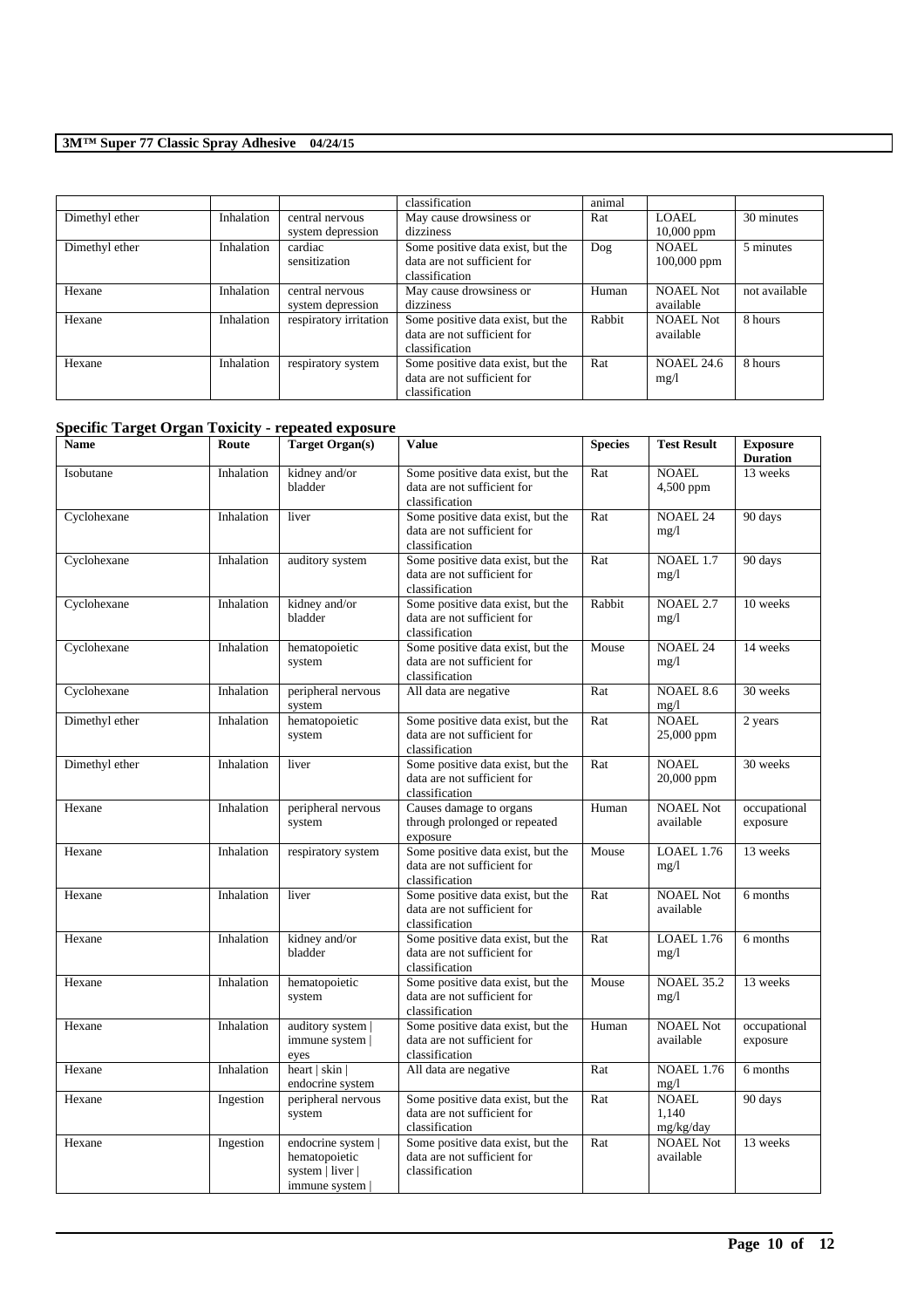| vladr |  | ⊸9n≀.<br>ำdn<br>$\sim$ |  |  |
|-------|--|------------------------|--|--|
|       |  |                        |  |  |

### **Aspiration Hazard**

| <b>Name</b>                          | <b>Value</b>      |
|--------------------------------------|-------------------|
| Hydroteated light naptha (petroleum) | Aspiration hazard |
| Cvclohexane                          | Aspiration hazard |
| Hexane                               | Aspiration hazard |

### **Please contact the address or phone number listed on the first page of the SDS for additional toxicological information on this material and/or its components.**

# **SECTION 12: Ecological information**

## **Ecotoxicological information**

Please contact the address or phone number listed on the first page of the SDS for additional ecotoxicological information on this material and/or its components.

### **Chemical fate information**

Please contact the address or phone number listed on the first page of the SDS for additional chemical fate information on this material and/or its components.

# **SECTION 13: Disposal considerations**

## **13.1. Disposal methods**

Dispose of contents/ container in accordance with the local/regional/national/international regulations.

Dispose of waste product in a permitted industrial waste facility. The facility should be equipped to handle gaseous waste. Empty drums/barrels/containers used for transporting and handling hazardous chemicals (chemical substances/mixtures/preparations classified as Hazardous as per applicable regulations) shall be considered, stored, treated & disposed of as hazardous wastes unless otherwise defined by applicable waste regulations. Consult with the respective regulating authorities to determine the available treatment and disposal facilities.

## **EPA Hazardous Waste Number (RCRA):** D001 (Ignitable)

# **SECTION 14: Transport Information**

For Transport Information, please visit **http://3M.com/Transportinfo** or call 1-800-364-3577 or 651-737-6501.

# **SECTION 15: Regulatory information**

## **15.1. US Federal Regulations**

Contact 3M for more information.

## **311/312 Hazard Categories:**

Fire Hazard - Yes Pressure Hazard - Yes Reactivity Hazard - No Immediate Hazard - Yes Delayed Hazard - Yes

### **Section 313 Toxic Chemicals subject to the reporting requirements of that section and 40 CFR part 372 (EPCRA):**

| Ingredient  | C.A.S. No | $\%$ by Wt |
|-------------|-----------|------------|
| Cyclohexane | 110-82-7  | $10 - 30$  |